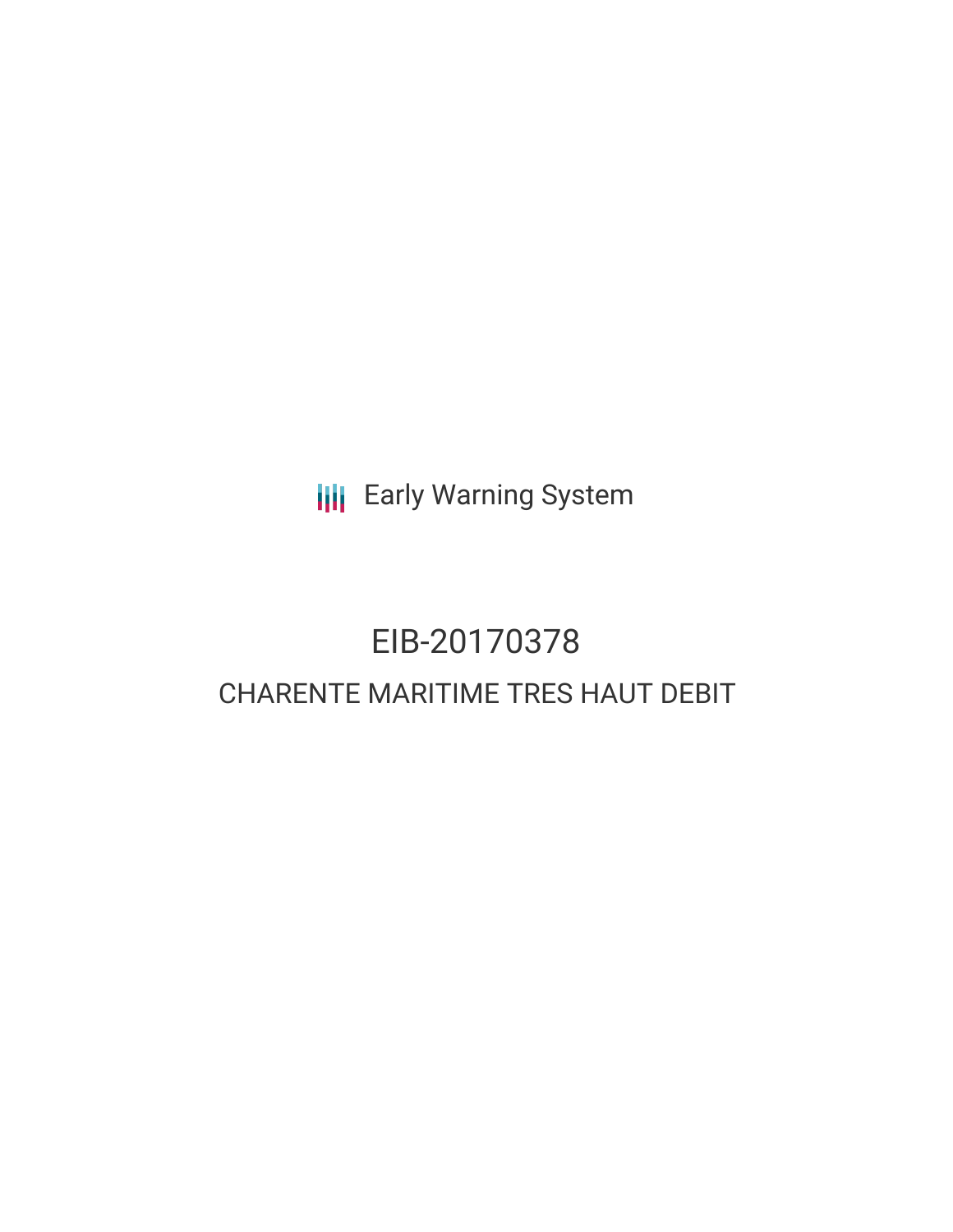

#### **Quick Facts**

| <b>Countries</b>              | France                              |
|-------------------------------|-------------------------------------|
| <b>Financial Institutions</b> | European Investment Bank (EIB)      |
| <b>Status</b>                 | Approved                            |
| <b>Bank Risk Rating</b>       |                                     |
| <b>Voting Date</b>            | 2017-07-18                          |
| <b>Borrower</b>               | Departement De La Charente-Maritime |
| <b>Sectors</b>                | Communications                      |
| <b>Investment Type(s)</b>     | Loan                                |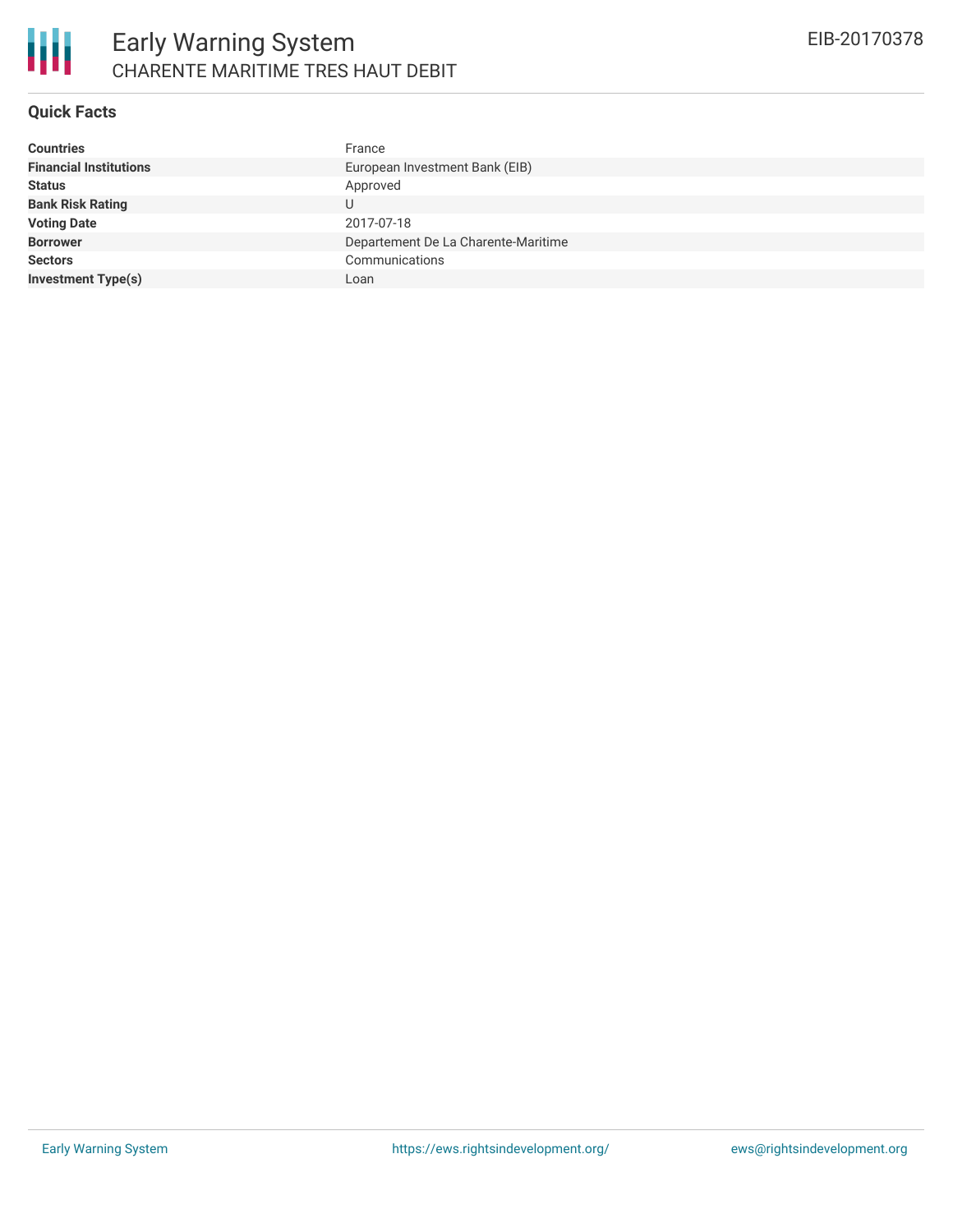

#### **Project Description**

According to EIB website, the project relates to the design and roll-out of a publicly owned fibre broadband network public initiative network (PIN) in the Charente-Maritime department, France. The objective of the project is to deploy a fibre-to-thehome (FTTH) network that will connect around 250,000 sites, including homes and businesses. The access networks included in the project will be deployed in areas where private operators do not provide very high speed broadband services due to lack of commercial interest.

Loan amount is not disclosed.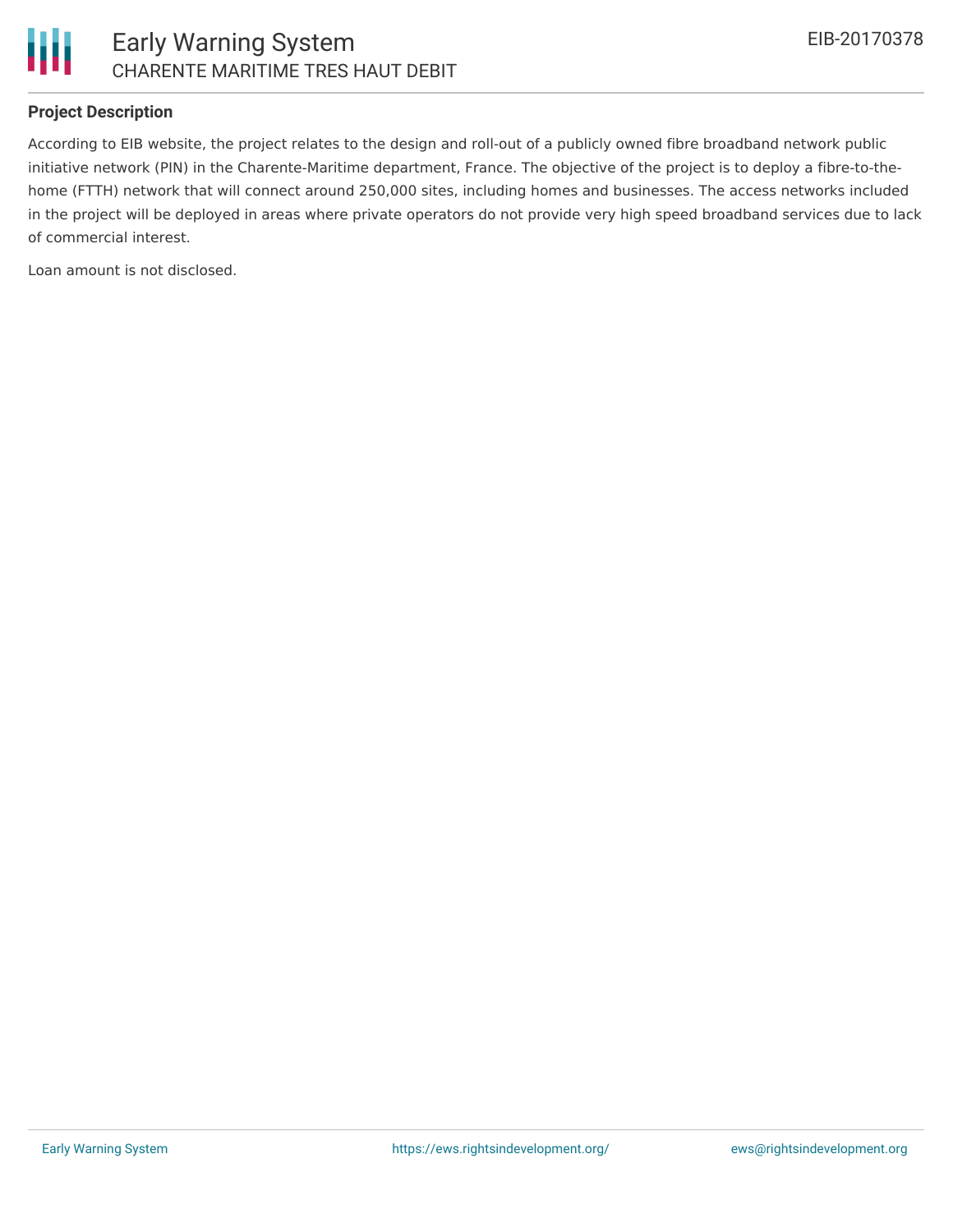

## Early Warning System CHARENTE MARITIME TRES HAUT DEBIT

#### **Investment Description**

European Investment Bank (EIB)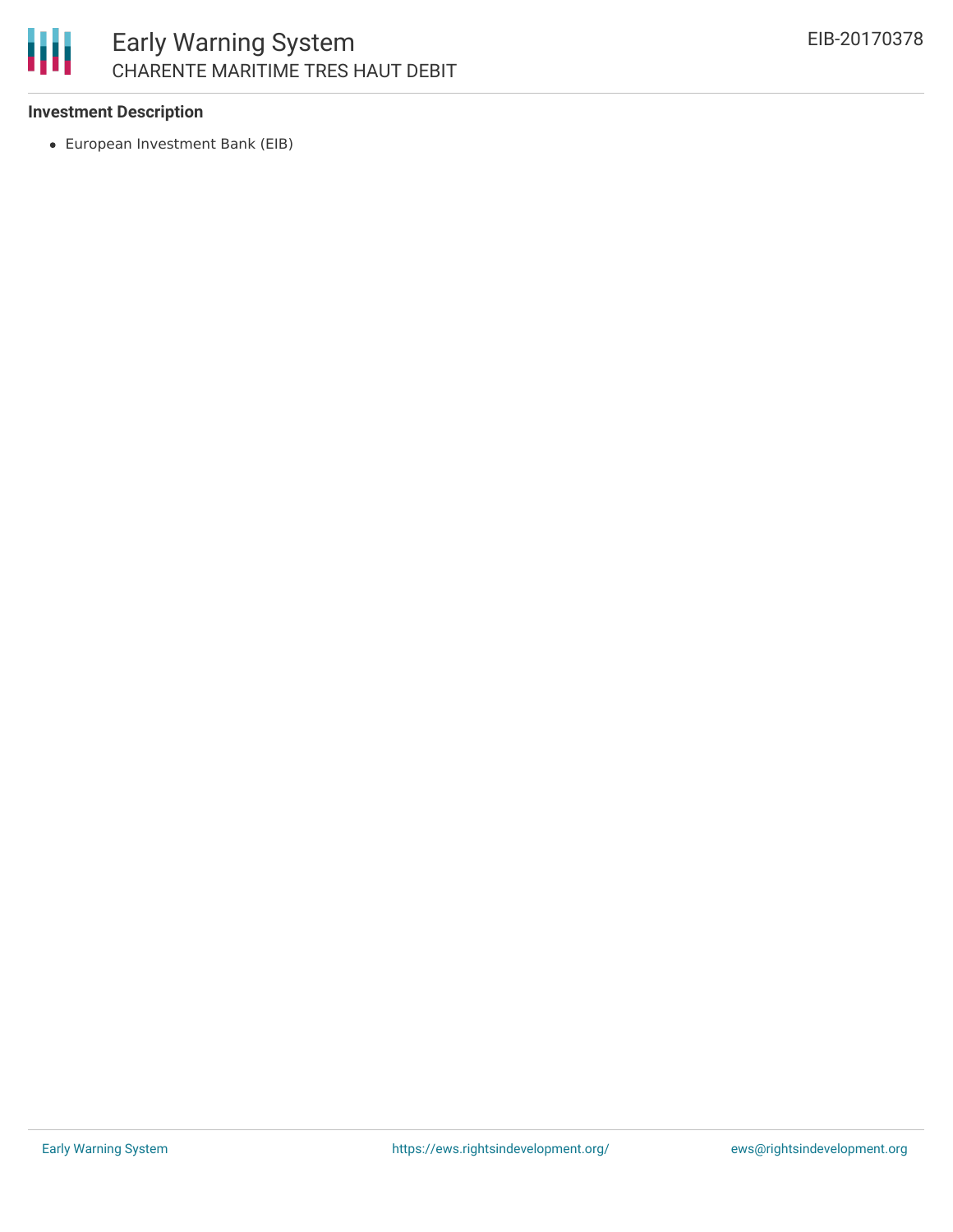#### **Contact Information**

No contact information provided at the time of disclosure.

#### ACCOUNTABILITY MECHANISM OF EIB

The EIB Complaints Mechanism is designed to facilitate and handle complaints against the EIB by individuals, organizations or corporations affected by EIB activities. When exercising the right to lodge a complaint against the EIB, any member of the public has access to a two-tier procedure, one internal - the Complaints Mechanism Office - and one external - the European Ombudsman. A complaint can be lodged via a written communication addressed to the Secretary General of the EIB, via email to the dedicated email address complaints@eib.org, by completing the online complaint form available at the following address: http://www.eib.org/complaints/form, via fax or delivered directly to the EIB Complaints Mechanism Division, any EIB local representation office or any EIB staff. For further details, check:

http://www.eib.org/attachments/strategies/complaints\_mechanism\_policy\_en.pdf

When dissatisfied with a complaint to the EIB Complaints Mechanism, citizens can then turn towards the European Ombudsman. A memorandum of Understanding has been signed between the EIB and the European Ombudsman establishes that citizens (even outside of the EU if the Ombudsman finds their complaint justified) can turn towards the Ombudsman on issues related to 'maladministration' by the EIB. Note that before going to the Ombudsman, an attempt must be made to resolve the case by contacting the EIB. In addition, the complaint must be made within two years of the date when the facts on which your complaint is based became known to you. You can write to the Ombudsman in any of the languages of the European Union. Additional details, including filing requirements and complaint forms, are available at: http://www.ombudsman.europa.eu/atyourservice/interactiveguide.faces